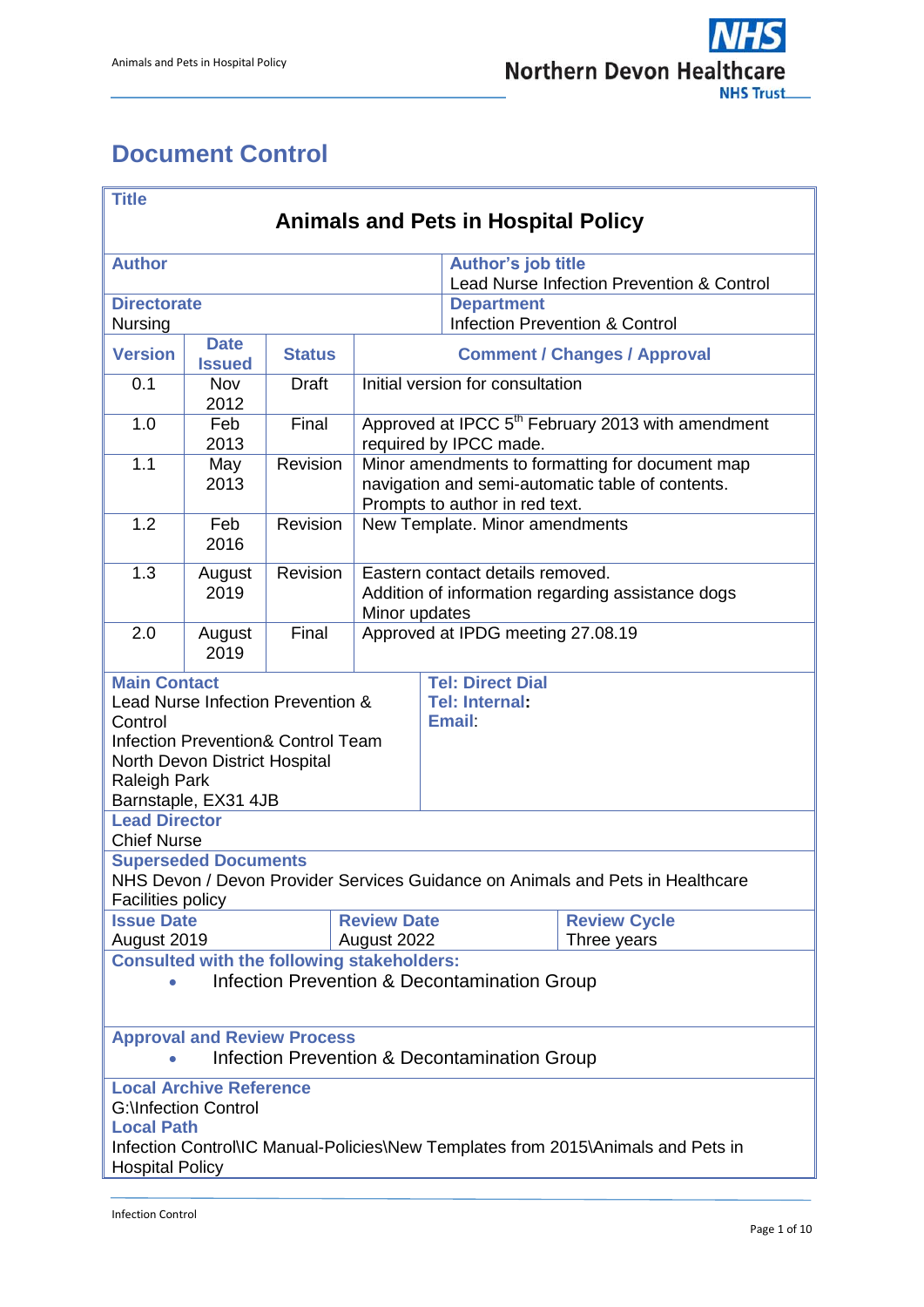| <b>Filename</b><br>Animals and Pets in Hospital Policy v2 Aug 2019 final                   |                                                                     |  |  |  |  |  |
|--------------------------------------------------------------------------------------------|---------------------------------------------------------------------|--|--|--|--|--|
| <b>Policy categories for Trust's internal</b><br>website (Bob)<br><b>Infection Control</b> | <b>Tags for Trust's internal website (Bob)</b><br><b>Guide Dogs</b> |  |  |  |  |  |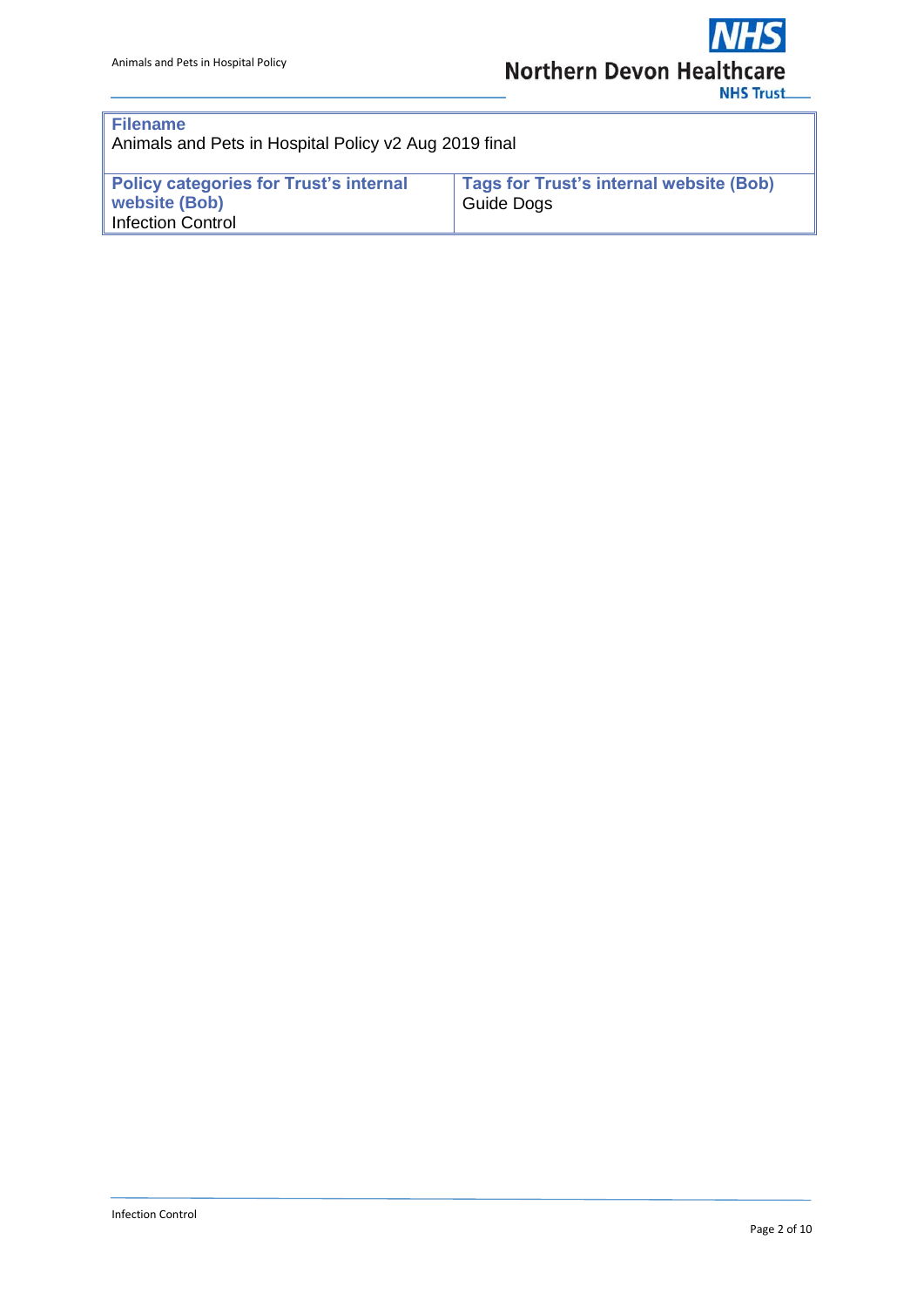# **CONTENTS**

| 1. |                                                                           |                                                                  |  |  |  |  |
|----|---------------------------------------------------------------------------|------------------------------------------------------------------|--|--|--|--|
| 2. |                                                                           |                                                                  |  |  |  |  |
| 3. |                                                                           |                                                                  |  |  |  |  |
|    | 3.1                                                                       |                                                                  |  |  |  |  |
|    | 3.2                                                                       |                                                                  |  |  |  |  |
|    | 3.3                                                                       |                                                                  |  |  |  |  |
|    | 3.4                                                                       | The Infection Prevention and Decontamination Group  5            |  |  |  |  |
| 4. |                                                                           | Contacting the Infection Prevention and Control Team5            |  |  |  |  |
| 5. |                                                                           |                                                                  |  |  |  |  |
|    | 5.1                                                                       |                                                                  |  |  |  |  |
|    | 5.2                                                                       |                                                                  |  |  |  |  |
|    | 5.3                                                                       |                                                                  |  |  |  |  |
|    | 5.4                                                                       |                                                                  |  |  |  |  |
|    | 5.5                                                                       |                                                                  |  |  |  |  |
|    | 5.6                                                                       |                                                                  |  |  |  |  |
| 6. |                                                                           | Monitoring Compliance with and the Effectiveness of the Policy 8 |  |  |  |  |
|    |                                                                           |                                                                  |  |  |  |  |
|    | Process for Implementation and Monitoring Compliance and Effectiveness  9 |                                                                  |  |  |  |  |
| 7. |                                                                           |                                                                  |  |  |  |  |
| 8. |                                                                           |                                                                  |  |  |  |  |
| 9. |                                                                           |                                                                  |  |  |  |  |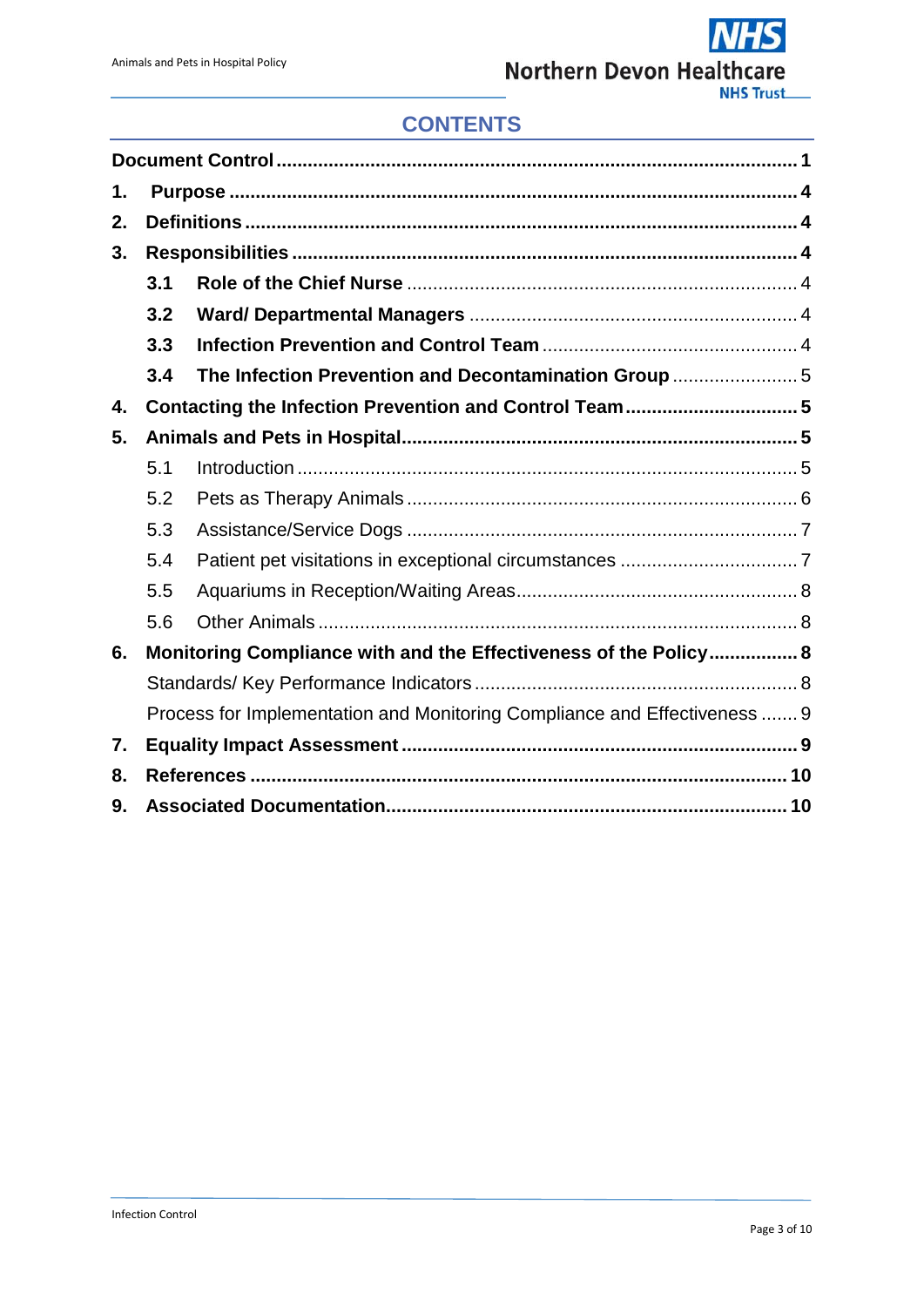# <span id="page-3-0"></span>**1. Purpose**

- **1.1** The purpose of this document is to detail Northern Devon Healthcare NHS Trust's guidance policy on animals and pets in hospitals. It provides a robust framework to ensure a consistent approach across the whole organisation, and supports our statutory duties as set out in the NHS Constitution
- **1.2** The purpose of this document is to inform and guide staff on the control of animals and pets in hospital and applies to all healthcare staff.
- **1.3** Implementation of this policy will ensure that all staff are aware of the Trust policy regarding animals and pets on Trust premises.
- **1.4** The policy applies to all staff

# <span id="page-3-1"></span>**2. Definitions**

## **2.1 Animals and pets**

The definition of animals and pets include all mammals, reptiles, insects, fish and birds.

# <span id="page-3-2"></span>**3**. **Responsibilities**

## <span id="page-3-3"></span>**3.1 Role of the Chief Nurse**

The Chief Nurse is responsible for:

- Acting as a second point of contact to support
- Ensuring that a replacement main contact is identified should the original author be re-deployed or leave the organisation

### <span id="page-3-4"></span>**3.2 Ward/ Departmental Managers**

Responsibility for implementation of this policy lies with the Senior Nurse (usually Ward Sister) or Departmental Manager in Charge of the areas to which these statements apply unless specifically stated otherwise in the text.

### <span id="page-3-5"></span>**3.3 Infection Prevention and Control Team**

It is the responsibility of the Infection Prevention & Control Team to support managers in the implementation of this policy. The Infection Prevention & Control Team undertake to provide education and clarification to support the utilisation of this policy prior to and following implementation when requested to do so by the Department Manager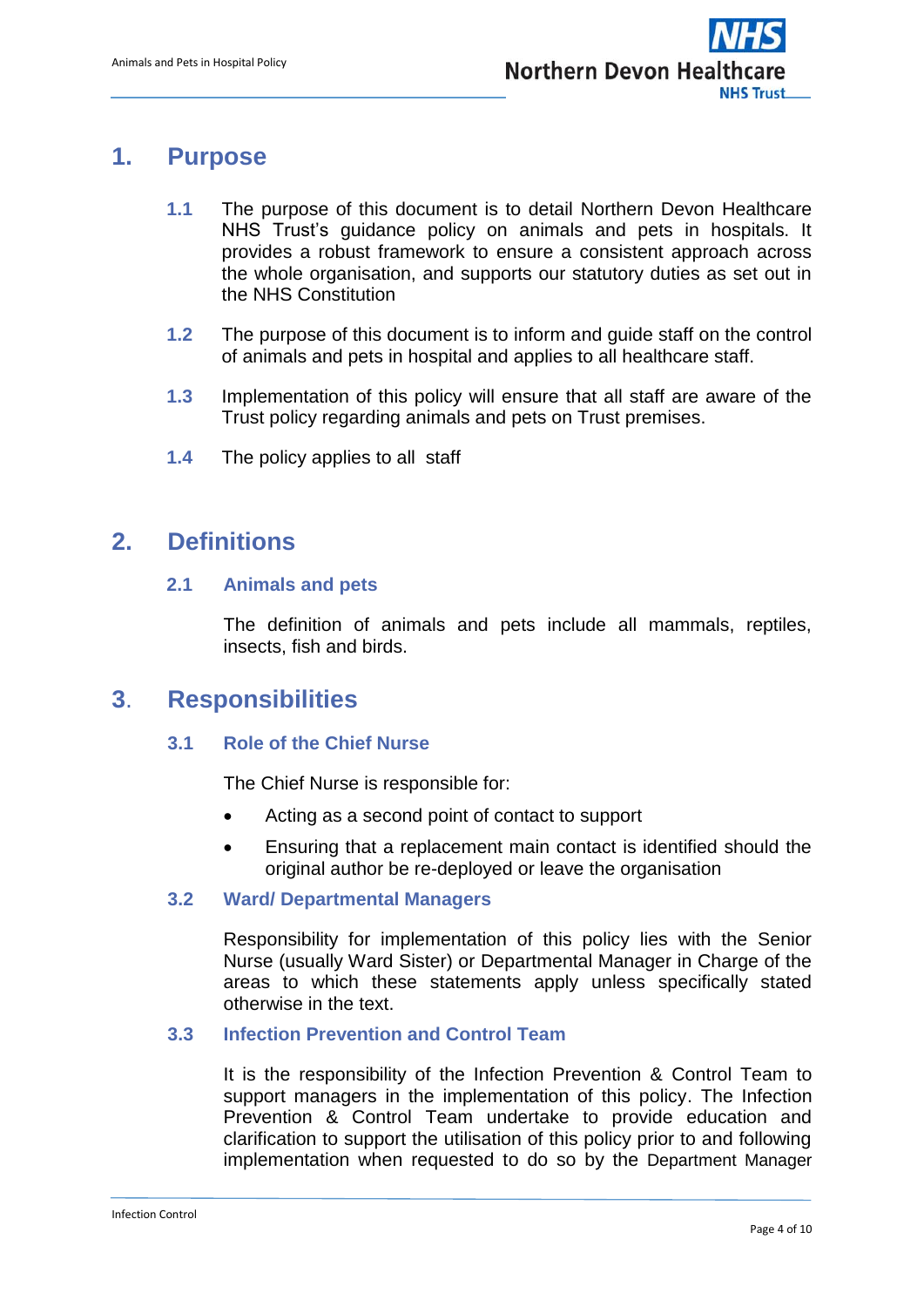(usually Ward or Departmental Manager in charge of the areas to which these statements apply unless specifically stated otherwise in the text).

## <span id="page-4-0"></span> **3.4 The Infection Prevention and Decontamination Group**

Monitoring compliance with the policy

Ensuring that the policy is approved after review and prior to publishing

# <span id="page-4-1"></span>**4. Contacting the Infection Prevention and Control Team**

**4.1** The Infection Prevention and Control Team can be contacted in hours on 01271 322680 (ext. 2680 internal at North Devon District Hospital), via bleep 011 or out of hours by contacting the on-call Medical Microbiologist via North Devon District Hospital switchboard.

# <span id="page-4-3"></span><span id="page-4-2"></span>**5. Animals and Pets in Hospital**

### **5.1 Introduction**

Pet animals enhance the quality of life for many people. However animals can carry infections which can occasionally be transmitted to humans, particularly people who are immuno-suppressed or who have other health problems.

As a general rule, to minimise the risk to patients in hospital, no pet mammals, reptiles, insects or birds are allowed on Trust premises. However there are some exceptions to this rule, eg:

- Assistance/service dogs
- Pets as therapy animals
- Personal pet visitations in special circumstances
- Aquariums in Reception/Waiting Areas

The benefit or necessity associated with the presence of the animals/pets given in the examples above, means that there must be careful risk assessment and planning to ensure any risks including infection are kept to a minimum eg some animals may be difficult to control and could pose risk to patients, visitors and staff due to their behaviour.

Consideration must be given to the following aspects:

- Welfare of the animals/pets being brought into hospital
- Suitability of the animal i.e. behaviour/training
- General health and condition of the animal
- Hygiene practices during the visit i.e. patient, visitor and staff hand hygiene, and arrangements should animal urinate or defecate in hospital
- Patient, visitor and staff perceptions of an animal in hospital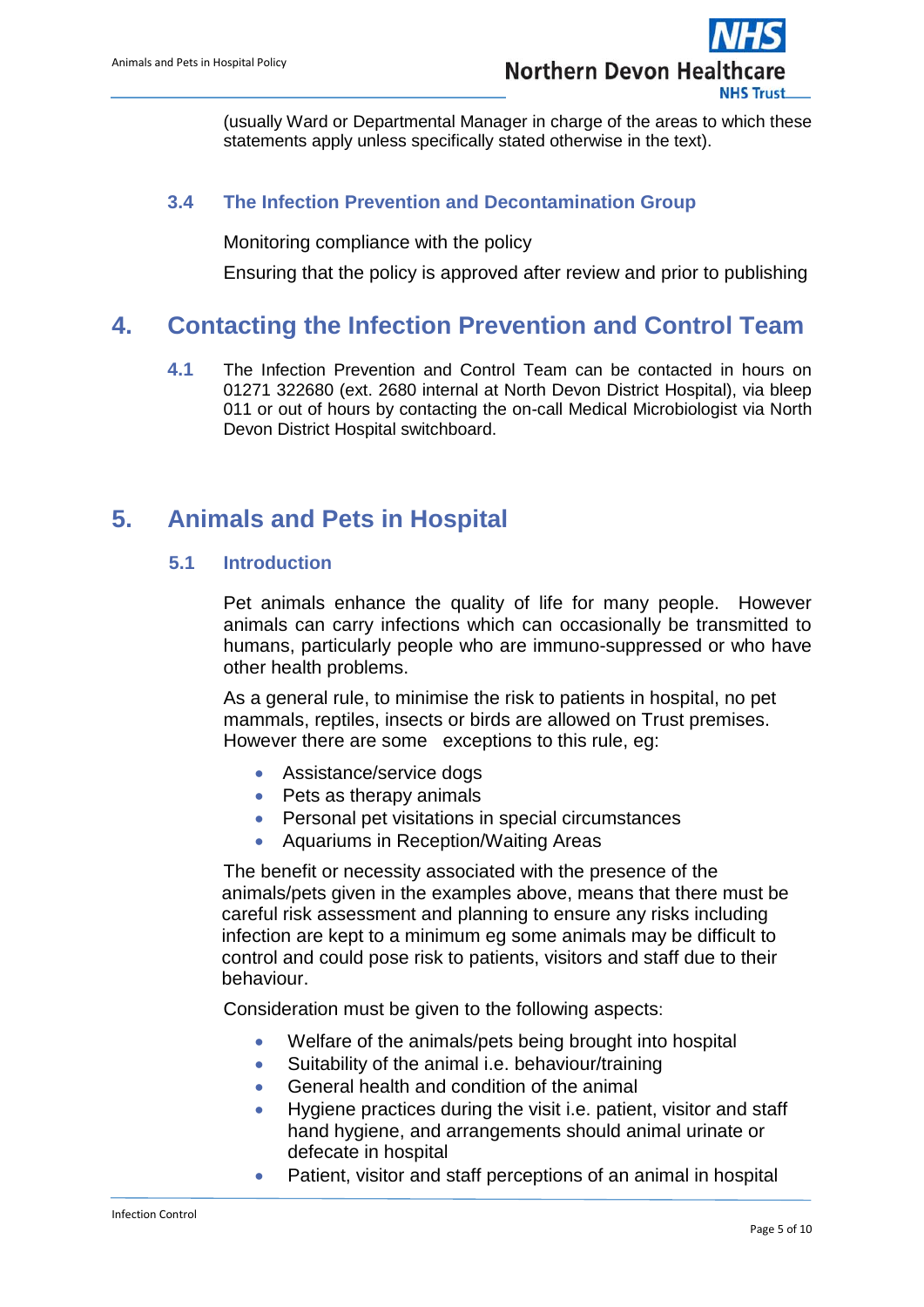

- Patient, visitor and staff fears/phobias of animals
- Patient, visitor and staff allergies to animals

## <span id="page-5-0"></span>**5.2 Pets as Therapy Animals**

All cats and dogs used by the Pets as Therapy (PAT) organisation will have a record detailing their vaccinations, visits to the vet and state of health. This helps to minimise the risk of the animal harbouring an infection which could be transmitted to patients. A copy of the animal's health record should be available on request. PAT animals are temperament assessed, must be over 9 months old, fully wormed and covered by the PAT insurance scheme. Any PAT animal visiting a clinical area should be accompanied at all times by its registered owner.

All visits should be pre-arranged. The nurse in charge of the clinical area will determine whether the PAT animal will be allowed into the area and whether any conditions or restrictions are necessary.

When a PAT dog or cat visits the hospital premises the following procedures must be adhered to:

- **Staff and patients must wash their hands before and after** handling the dog or cat.
- The dog or cat must be properly supervised by its owner or by a staff member at all times.
- Staff must identify whether there are immuno-suppressed or otherwise vulnerable patients who may be put at risk from contact with the dog or cat. If such a risk is identified the animal must be kept away from the patients at risk or even excluded from the clinical area.
- Any visiting animals should be kept well away from any patients and/or staff with known allergies to animals
- **The animal should be kept on a lead or otherwise suitably** restrained and must not be allowed to wander freely around clinical areas or elsewhere on Trust premises.
- If staff or patients who may come into contact with the animal have any wounds, sores or broken areas of skin, these must be kept covered at all times.
- No dog or cat food can be kept on the hospital premises.
- **If the animal shows any signs of illness the ward staff must** request that the animal is seen by a vet. The animal will require authorisation from the vet before it will be allowed to return to hospital premises.
- **The Infection Prevention & Control Team may exclude the animal** from clinical areas and/or from the hospital premises if it is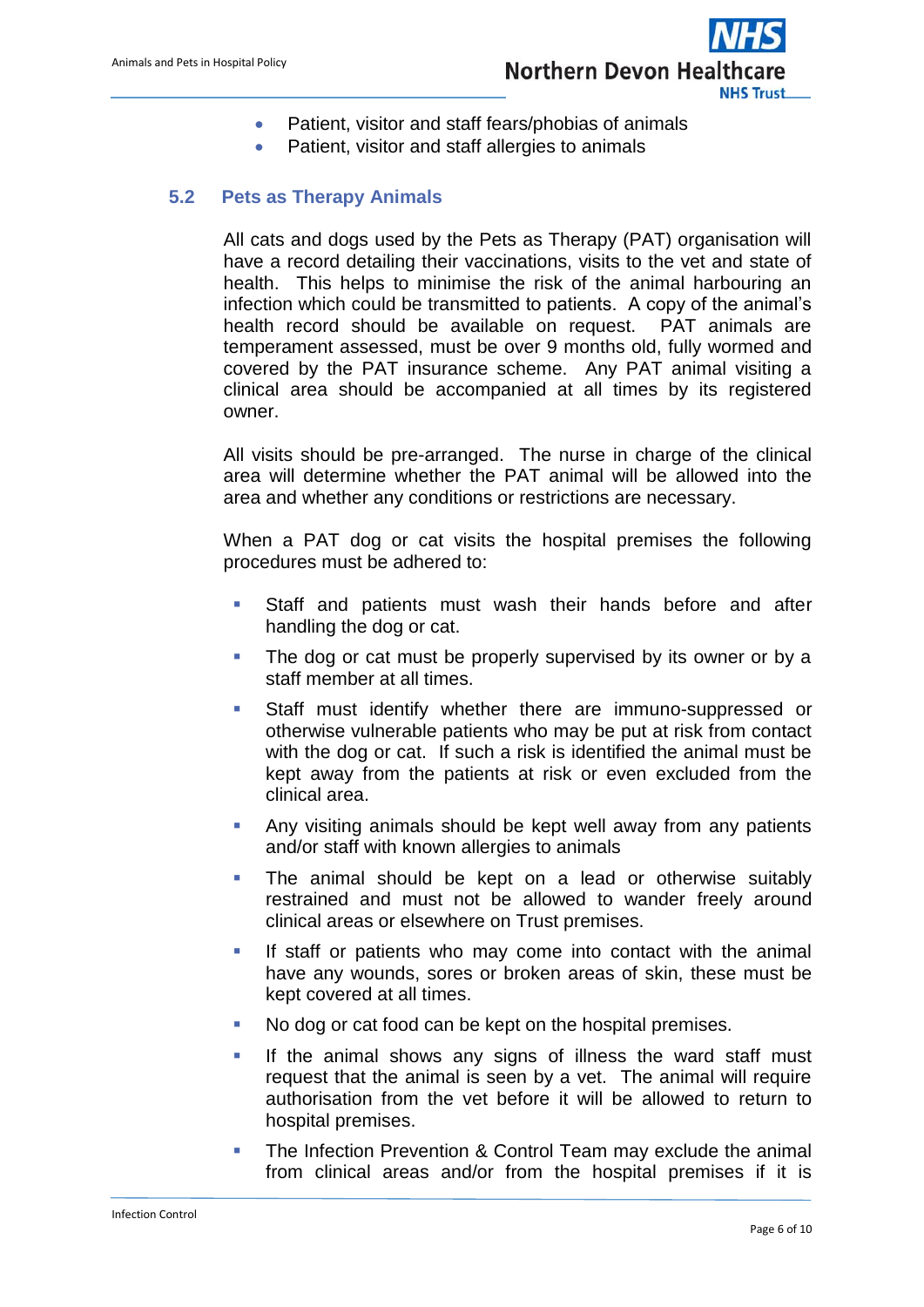

suspected to be a source or vector of infection. The registered owner may be requested to have the animal examined by a vet before being allowed back into the hospital to ensure it is not a risk to patients.

- **If the animal urinates or defecates in the hospital, the** contamination must be cleaned up immediately in accordance with the [Decontamination Policy.](https://www.northdevonhealth.nhs.uk/wp-content/uploads/2016/01/Decontamination-Policy-including-Reusable-Medical-Devices-v4.0.pdf)
- **Healthcare staff should inform the domestic services manager if** extra cleaning may be required, for example the removal of dog or cat hairs from carpets and furnishings.
- When PAT cats and dogs are allowed on hospital premises, the animal's owner and healthcare workers must ensure that the animal is not a nuisance to other patients and that it does not interfere with patient care. If any patients object to the animal's presence then arrangements must be made to ensure that the animal is kept away from them. If necessary the animal may need exclusion from specific clinical areas.

Animals owned by members of staff that are not registered as part of a PAT scheme must not be brought into a work setting.

## <span id="page-6-0"></span>**5.3 Assistance/Service Dogs**

There are many kinds of assistance/service dogs eg guide dogs, police dogs, hearing dogs, medical detection and seizure alert dogs. The most frequently seen assistance dogs in hospital settings are guide dogs assisting patients, visitors or staff. In general there are no specific arrangements needed for assistance dogs attending hospitals with patients for appointments etc other than the usual hand hygiene practices advised by the IP&C team.

If an assistance dog needs to be present in clinical areas for prolonged periods of time eg staff member with an assistance dog then further planning and risk assessment is required as mentioned in section 5.1. This planning and risk assessment should involve the individual requiring the assistance dog, the manager of the clinical area, Health and Safety Manager and infection prevention and control team.

## <span id="page-6-1"></span>**5.4 Patient pet visitations in exceptional circumstances**

In some exceptional circumstances it may be possible to arrange for a patient to receive a visit from a special pet or unusual animal. This must be arranged in consultation with the patient, patient's family/visitor, nurse in charge and IP & C team taking into consideration the points raised in section 5.1.

Although the benefits for the patient of seeing their pet may be apparent, careful consideration of how the animal will react or behave is important. It may be distressing for an animal to be brought into the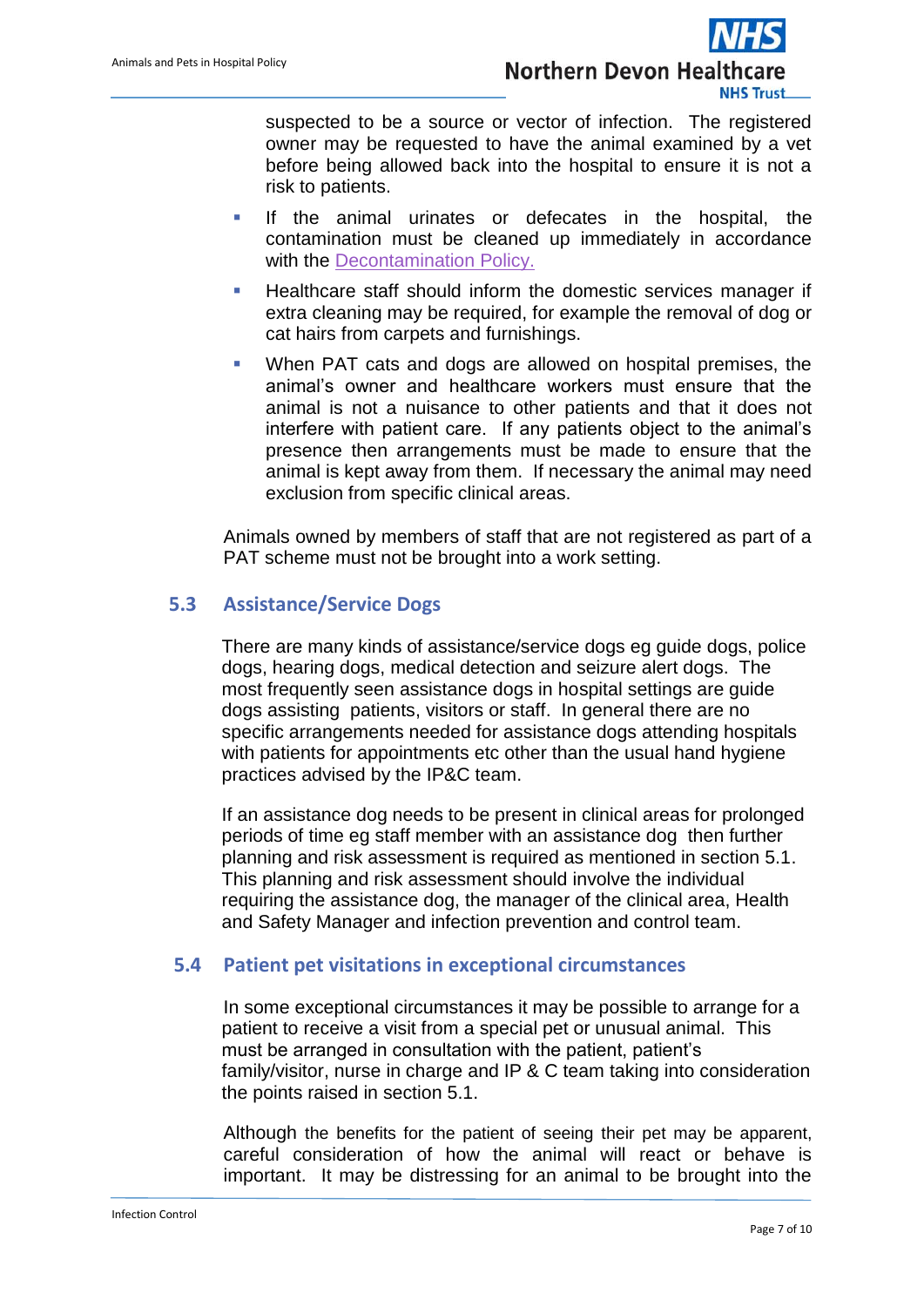

hospital environment if it has not been there before – for example assistance and pets as therapy animals ( PAT) have received special training and are matched for temperament/suitability. Assistance and PAT animals are managed to ensure they are free from fleas, worms etc and are up to date with vaccinations – this may not be the case for some pets. Where possible it is preferable if the visit could be arranged away from the ward environment, for example outside the main entrance, in a day room or quiet space in the hospital. If this is not possible moving the patient to a side room would facilitate the visit.

### <span id="page-7-0"></span>**5.5 Aquariums in Reception/Waiting Areas**

Fish may be kept in reception areas/waiting areas, however, infection risks are posed by aquarium water, and therefore either a maintenance contract with an aquarium maintenance specialist must be established, via the Procurement department, or a Risk Assessment and Standard Operating Procedure (SOP) be in place identifying key issues around maintenance. This must be written on Trust SOP documentation, published on BOB and kept up to date by the responsible manager.

The fish tank must be cleaned and maintained as identified in the SOP. Hands must be washed after any activities involving the aquarium.

Any requests for new installations of aquariums must be raised with the Infection Prevention and Control Team before proceeding.

#### <span id="page-7-1"></span>**5.6 Other Animals**

Any wild animals, e.g. hedgehogs, squirrels, rabbits, farm animals, feral cats, ducks and other wild birds, must not be encouraged into in-patient settings by feeding.

Although it may seem beneficial to attract some of these animals for patients, visitors or staff to watch, unfortunately feeding any of the above will also attract pests and vermin onto the premises eg ants, beetles, wasps, flies, rats and mice.

# <span id="page-7-2"></span>**6. Monitoring Compliance with and the Effectiveness of the Policy**

## <span id="page-7-3"></span>**Standards/ Key Performance Indicators**

#### **6.1 Key performance indicators comprise:**

Absence of incident forms relating to animals and pets in hospital.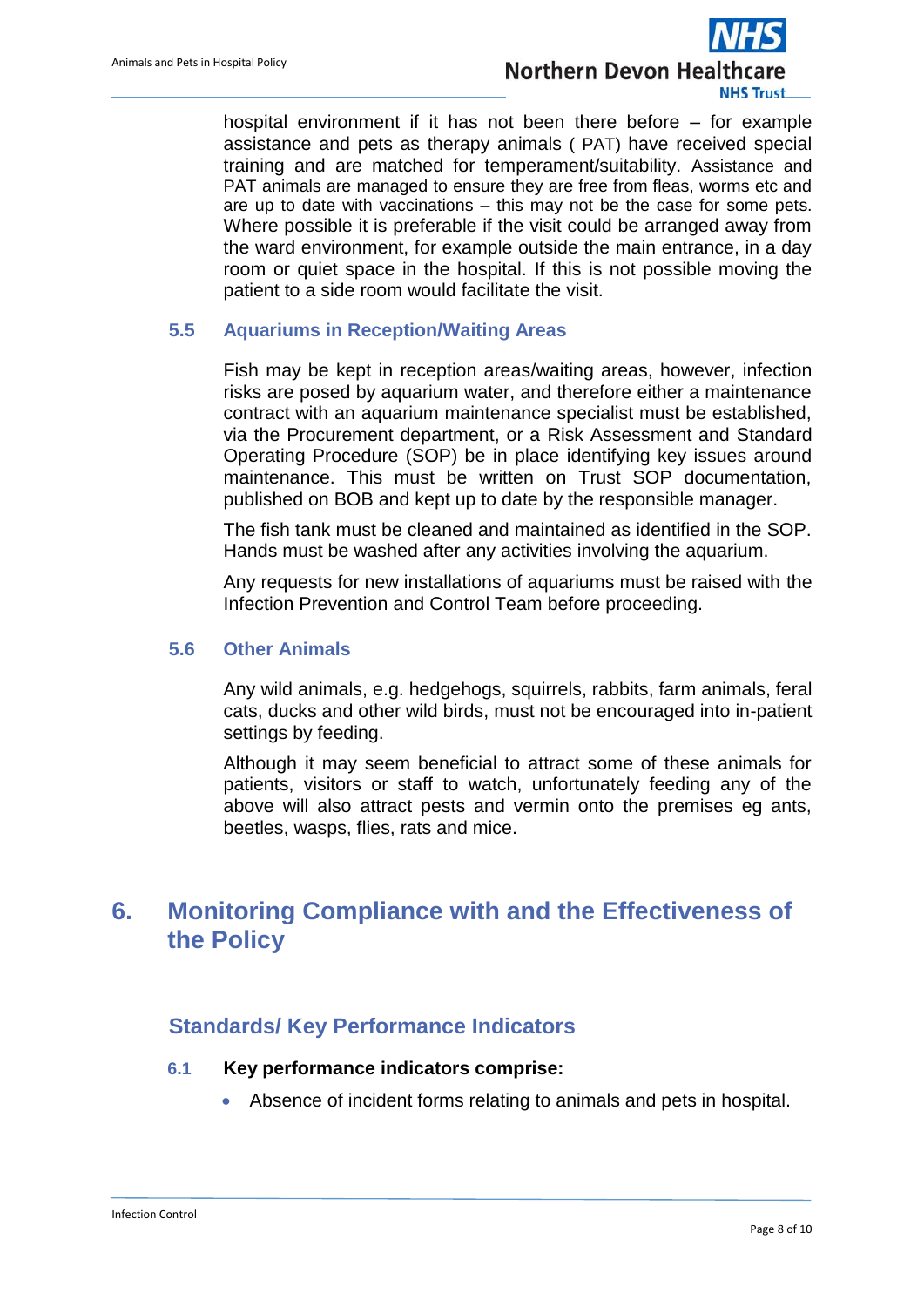## <span id="page-8-0"></span>**Process for Implementation and Monitoring Compliance and Effectiveness**

**6.2** After final approval, the author will arrange for a copy of the policy to be placed on the Trust's intranet. The policy will be referenced on the home page as a latest news release.

Information will also be included in the Chief Executive's Bulletin which is circulated electronically to all staff.

Line managers are responsible for ensuring this policy is implemented across their area of work.

Monitoring compliance with this policy will be the responsibility of the Infection Prevention and Control team. This will be undertaken by Weekly monitoring of incident forms at the Infection Prevention and Control team meetings

Where non-compliance is identified, support and advice will be provided to improve practice.

# <span id="page-8-1"></span>**7. Equality Impact Assessment**

| <b>Group</b>                                                                                                                   | <b>Positive</b><br><b>Impact</b> | <b>Negative</b><br><b>Impact</b> | <b>No</b><br><b>Impact</b> | <b>Comment</b> |
|--------------------------------------------------------------------------------------------------------------------------------|----------------------------------|----------------------------------|----------------------------|----------------|
| Age                                                                                                                            |                                  |                                  | X                          |                |
| <b>Disability</b>                                                                                                              |                                  |                                  | X                          |                |
| Gender                                                                                                                         |                                  |                                  | X                          |                |
| Gender Reassignment                                                                                                            |                                  |                                  | X                          |                |
| Human Rights (rights<br>to privacy, dignity,<br>liberty and non-<br>degrading treatment),<br>marriage and civil<br>partnership |                                  |                                  | X                          |                |
| Pregnancy                                                                                                                      |                                  |                                  | X                          |                |
| Maternity and<br><b>Breastfeeding</b>                                                                                          |                                  |                                  | X                          |                |
| Race (ethnic origin)                                                                                                           |                                  |                                  | X                          |                |
| Religion (or belief)                                                                                                           |                                  |                                  | X                          |                |
| <b>Sexual Orientation</b>                                                                                                      |                                  |                                  | X                          |                |

#### **Table 1:Equality impact Assessment**